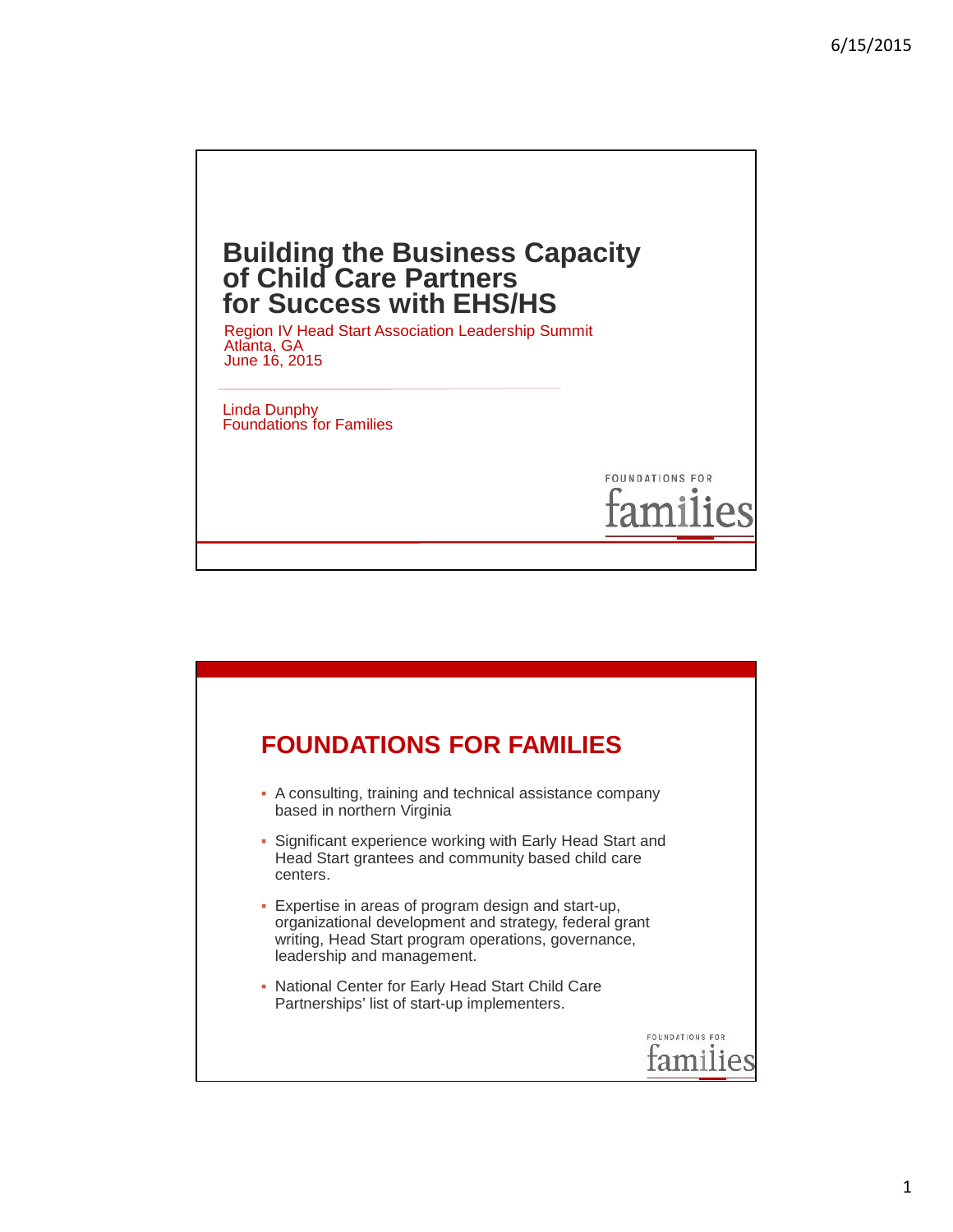## **Linda Dunphy**

25+ years of early childhood programming, nonprofit and profit management, and leadership experience at national, state, and local levels

Maryland Women's Business Center

Executive Director (interim) of a multi site child care agency and management consultant for child care businesses

Head Start/Early Head Start organizational, management and grant specialist

> FOUNDATIONS FOR families

Love for early learning and care business solutions

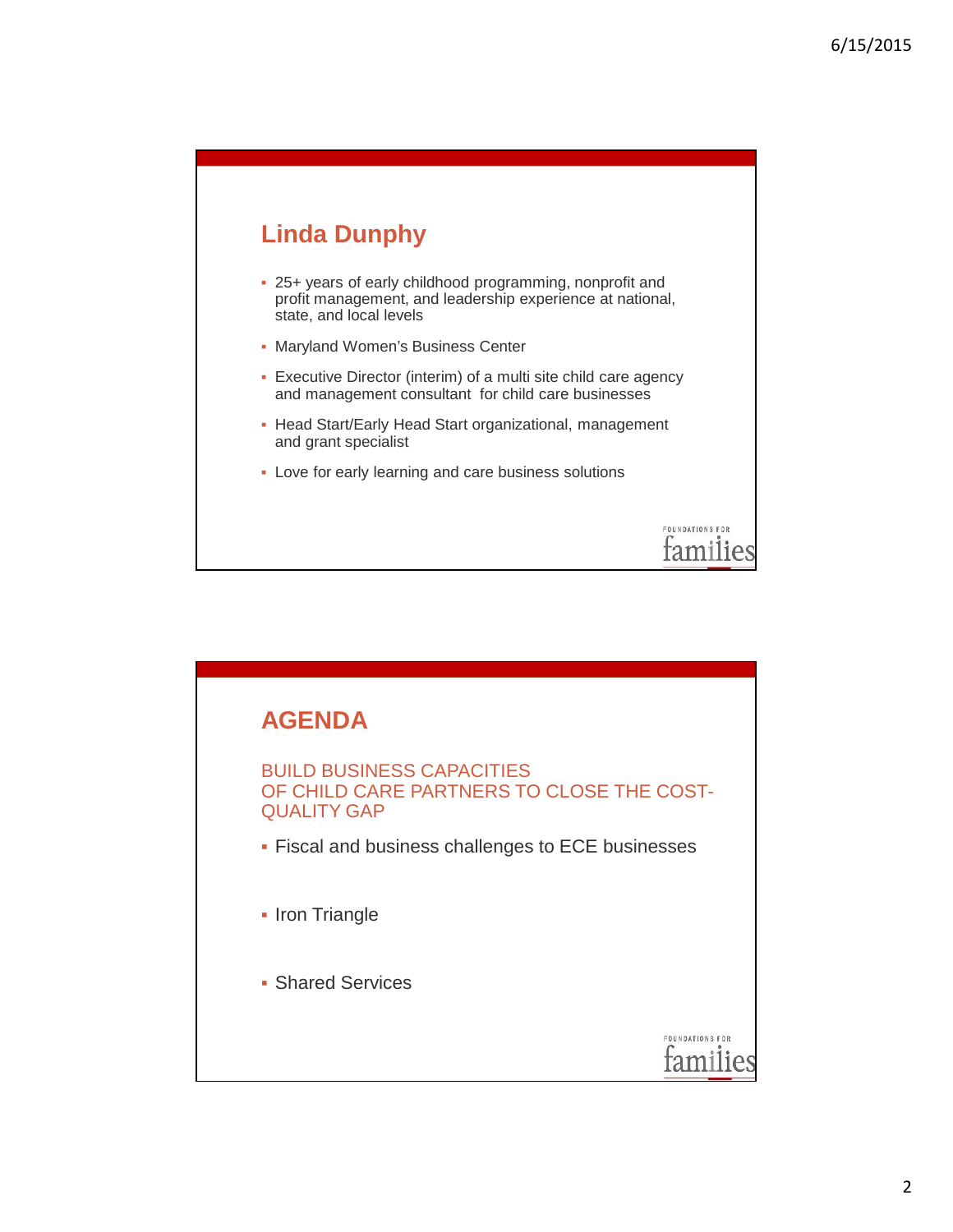

- 1. Unlike other educational institutions, most ECE operate as very small businesses
- 2. 80% private, for-profit, small businesses
- 3. Most barely break even
- 4. Business infrastructure under resourced in time and skill
- 5. Typical child care center director is responsible for multiple tasks
- 6. Most use no business metrics to drive decisions
- 7. Poor fiscal management #1 reason ECE programs fail
- **8. Even programs with high QRIS/ECRS scores may not see fiscal trouble until it is too late** FOUNDATIONS FOR

families

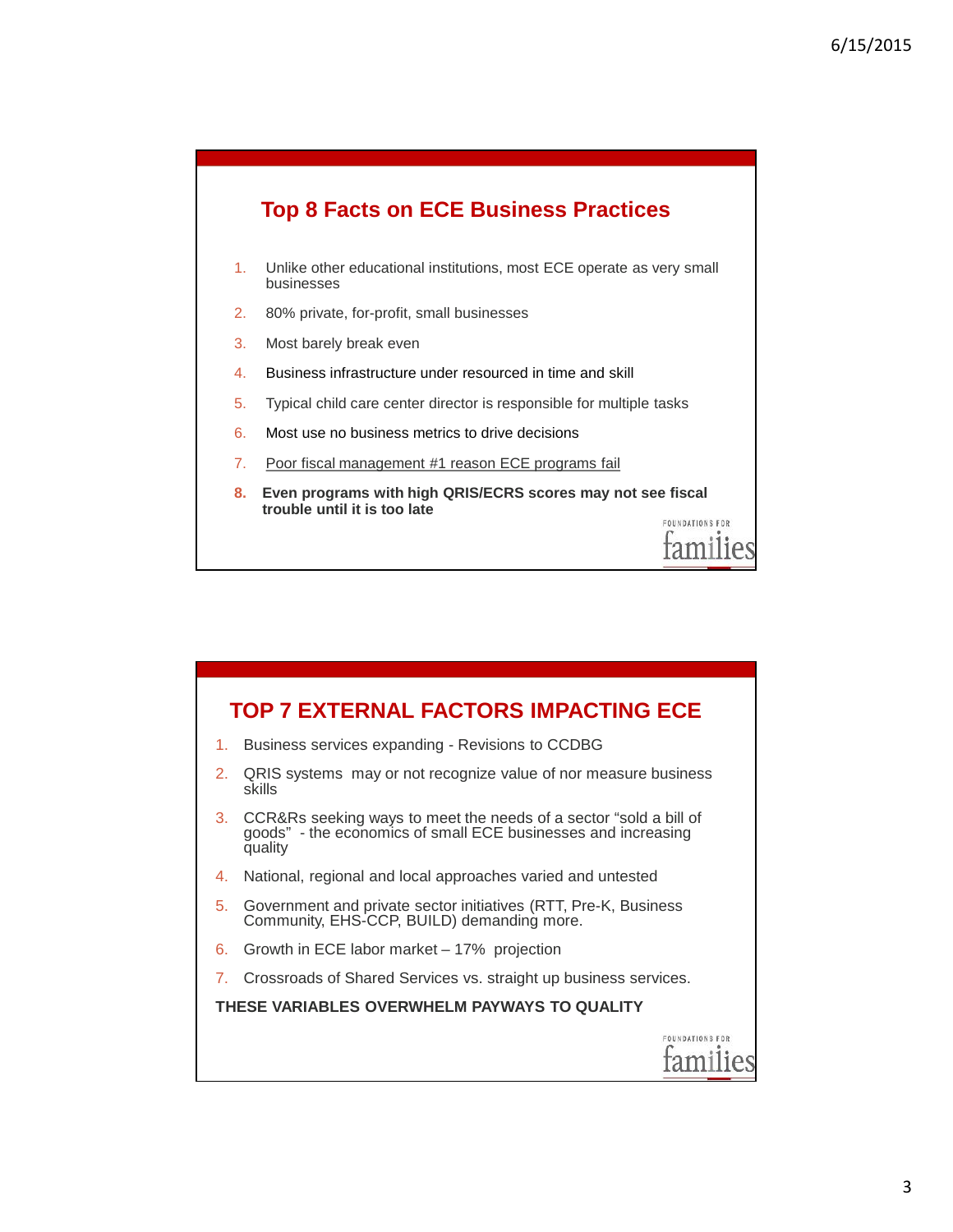

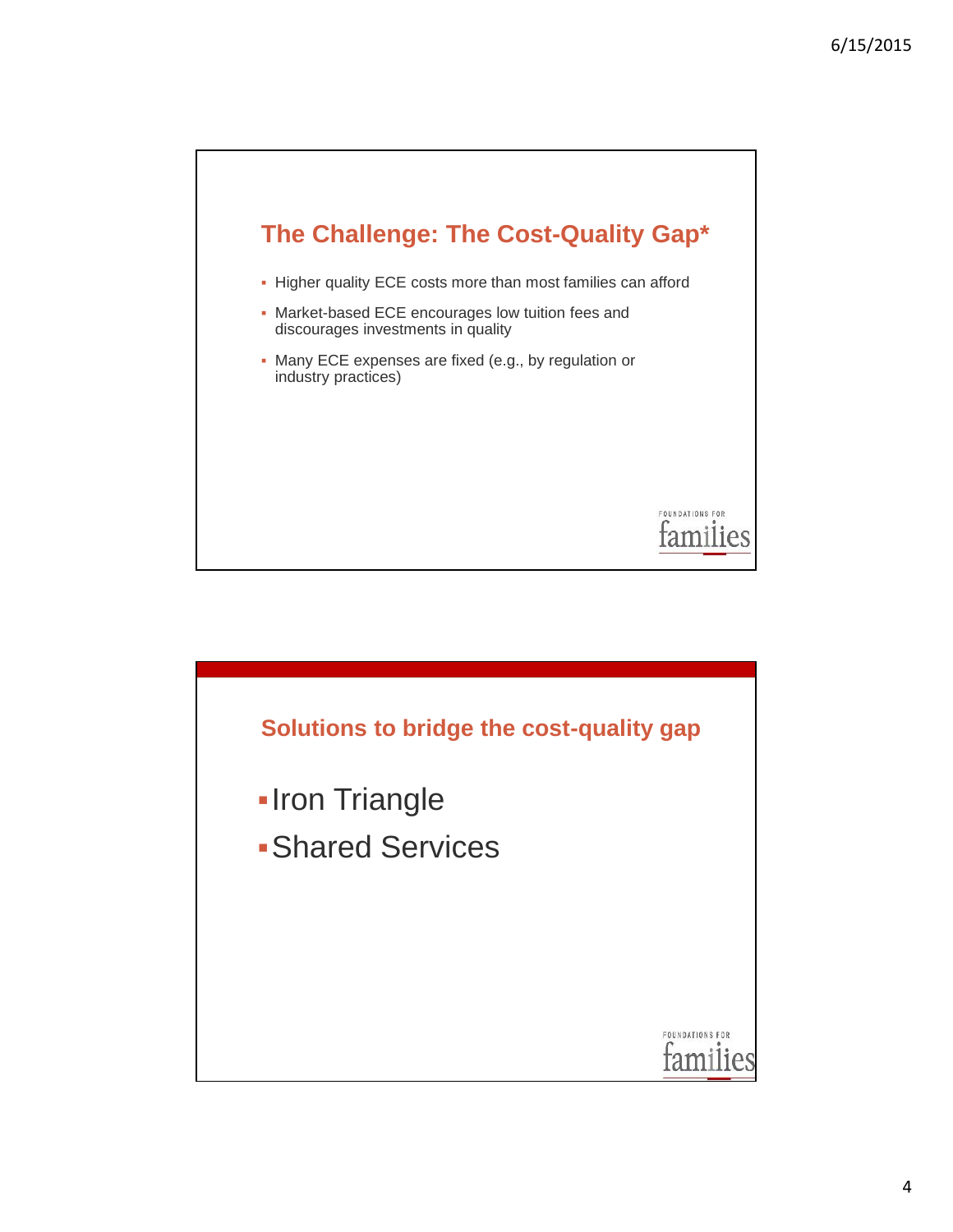

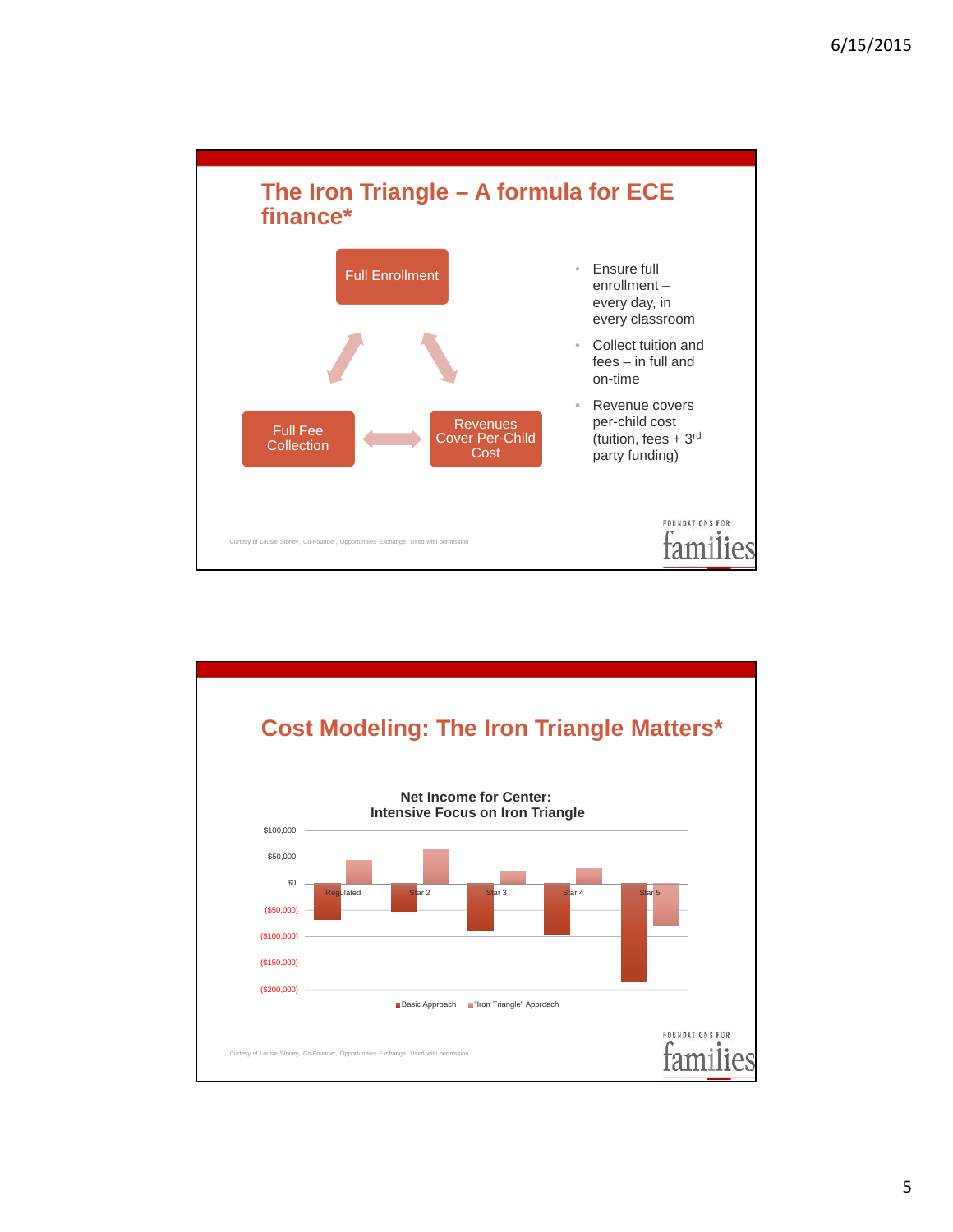

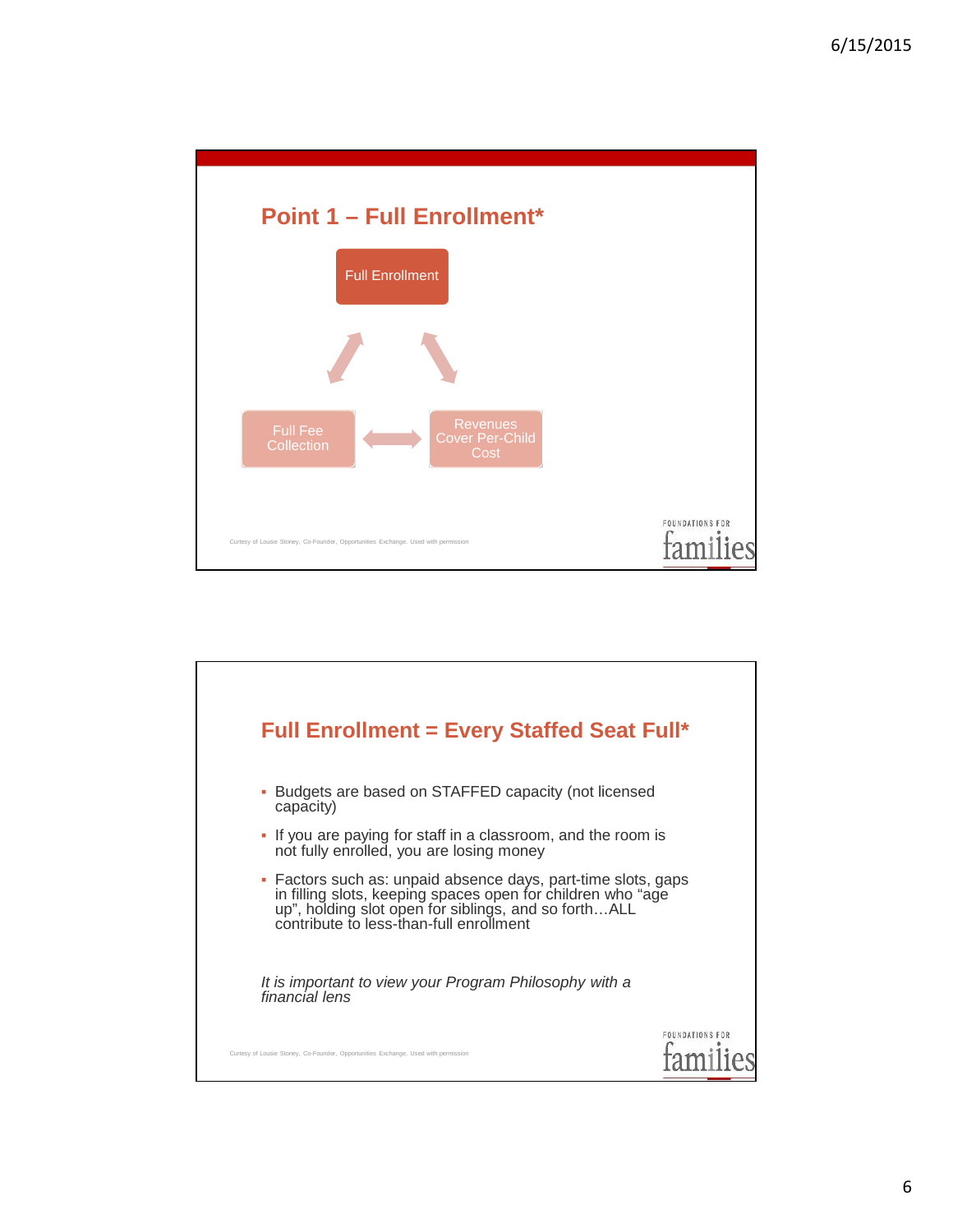

| <b>Center A</b>  |                                  |           |       | Actual               |         |                      | <b>Budget</b>     |         |                |          | Revenue                                                            |
|------------------|----------------------------------|-----------|-------|----------------------|---------|----------------------|-------------------|---------|----------------|----------|--------------------------------------------------------------------|
| <b>Center A</b>  |                                  |           |       | Actual               |         |                      | <b>Budget</b>     |         |                | Revenue  |                                                                    |
|                  | B/A School                       | \$<br>522 |       | 14.20<br>\$<br>7,412 |         | \$<br>6,786<br>13.00 |                   |         | \$<br>626      |          |                                                                    |
|                  | After School Only                | \$        | 434   | 26.40                | \$      | 11,458               | 30.00             | \$      | 13,020         | \$       | (1, 562)                                                           |
|                  | Before School Only               | Ś         | 174   | 1.40                 | Ś       | 244                  | 1.00              | Ś.      | 174            | Ś        | 70                                                                 |
| Total            |                                  |           |       | 42.00                | Ś       | 19,114               | 44.00             | Ś.      | 19,980         | Ś        | (866)                                                              |
| <b>Center B</b>  |                                  |           |       | Actual               |         | <b>Budget</b>        |                   |         | Revenue        |          |                                                                    |
| Group            | Description                      | Rate      |       | Enrollment           | Revenue |                      | Enrollment        | Revenue |                | Variance |                                                                    |
| Sunshines        | Pre-School                       | \$        | 883   | 14.00                | Ś.      | 12,362               | 16.00             | Ś.      | 14,128         | \$       | (1,766)                                                            |
| Froggies         | Pre-School                       | \$        | 883   | 18.60                | \$      | 16,424               | 16.00             | \$      | 14,128         | \$       | 2,296                                                              |
| School Age       | Before & After School            | \$        | 415   | 30.60                | Ś       | 12,699               | 28.00             | Ś.      | 11,620         | Ś.       | 1,079                                                              |
|                  | After School Only                | \$        | 415   | 0.00                 | \$      |                      | 0.00              | Ś.      | $\overline{a}$ | \$       | ÷.                                                                 |
|                  | Before School Only               | Ś         | 200   | 6.00                 | Ś       | 1.200                | 8.00              | Ś.      | 1.600          | Ś.       | (400)                                                              |
| Total            |                                  |           |       | 69.20                | Ś       | 42,685               | 68.00             | Ś.      | 41,476         | Ś.       | 1,209                                                              |
|                  |                                  |           |       | Actual               |         | <b>Budget</b>        |                   | Revenue |                |          |                                                                    |
| Center C         |                                  |           |       |                      |         |                      |                   |         |                |          | Variance                                                           |
| Group            | Description                      |           | Rate  | Enrollment           |         | Revenue              | <b>Enrollment</b> |         | Revenue        |          |                                                                    |
| Kittens          | Preschool                        | Ś.        | 1,268 | 12.80                | Ś       | 16,230               | 12.00             | Ś.      | 15,216         | \$       |                                                                    |
| <b>Buffaloes</b> | Preschool                        | \$        | 1,222 | 14.60                | Ś       | 17,841               | 20.00             | Ś.      | 24,440         | \$       |                                                                    |
| Pre-K            | <b>Transitional Kindergarten</b> | \$        | 1,222 | 10.20                | Ś       | 12,464               | 18.00             | Ś.      | 21,996         | Ś.       |                                                                    |
| Terapins         | <b>B/A School</b>                | \$        | 522   | 6.80                 | Ś       | 3.550                | 7.00              | Ś.      | 3,654          | Ś.       |                                                                    |
|                  | After School Only                | Ś         | 434   | 11.40                | Ś       | 4,948                | 12.00             | Ś.      | 5,208          | \$       |                                                                    |
|                  | Before School Only               | \$        | 174   | 0.20                 | \$      | 35                   | 2.00              | \$      | 348            | Ś.       |                                                                    |
| Total            |                                  |           |       | 56.00                | Ś       | 55,068               | 71.00             | Ś.      | 70,862         | Ś.       | 1.014<br>(6,599)<br>(9,532)<br>(104)<br>(260)<br>(313)<br>(15,794) |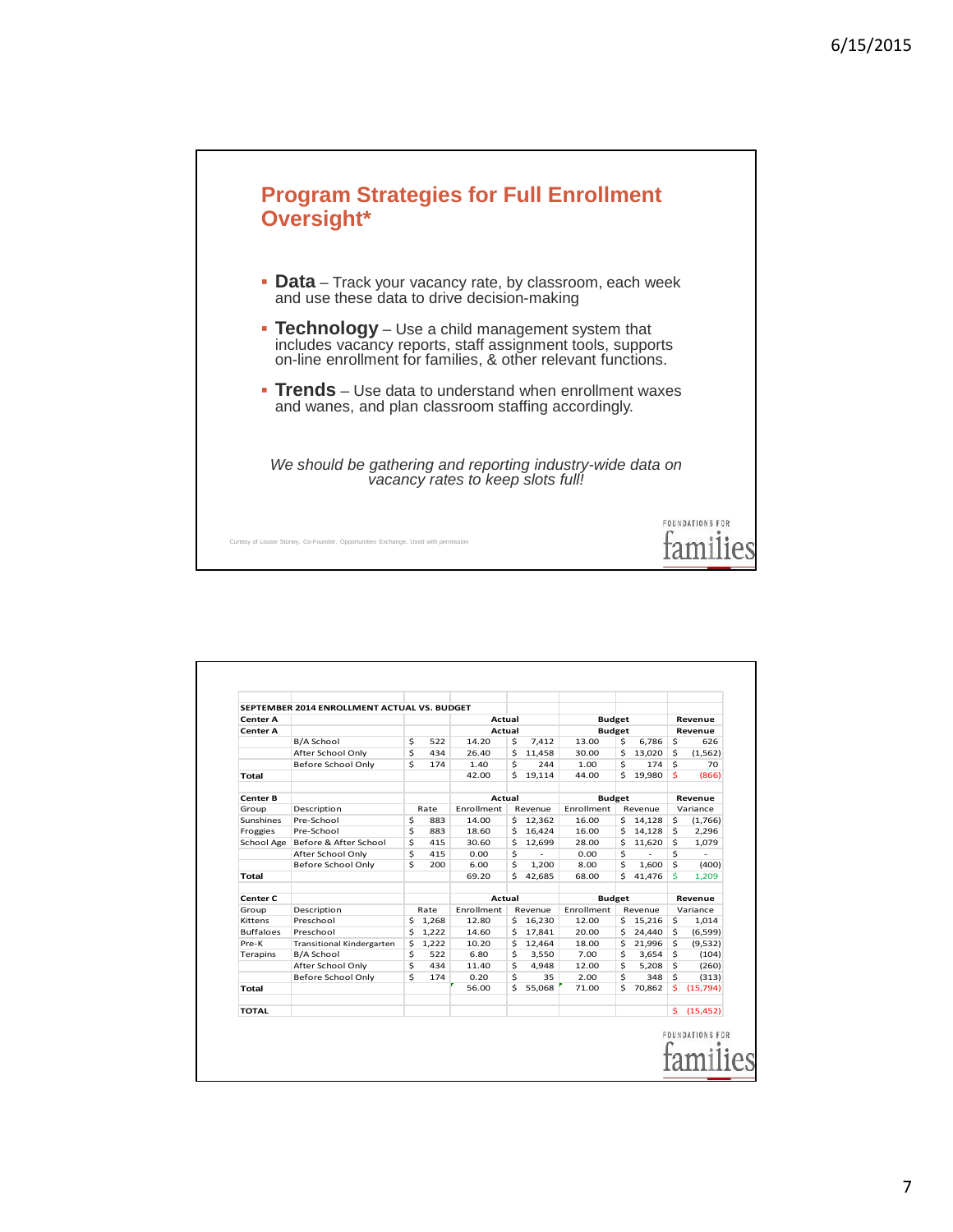

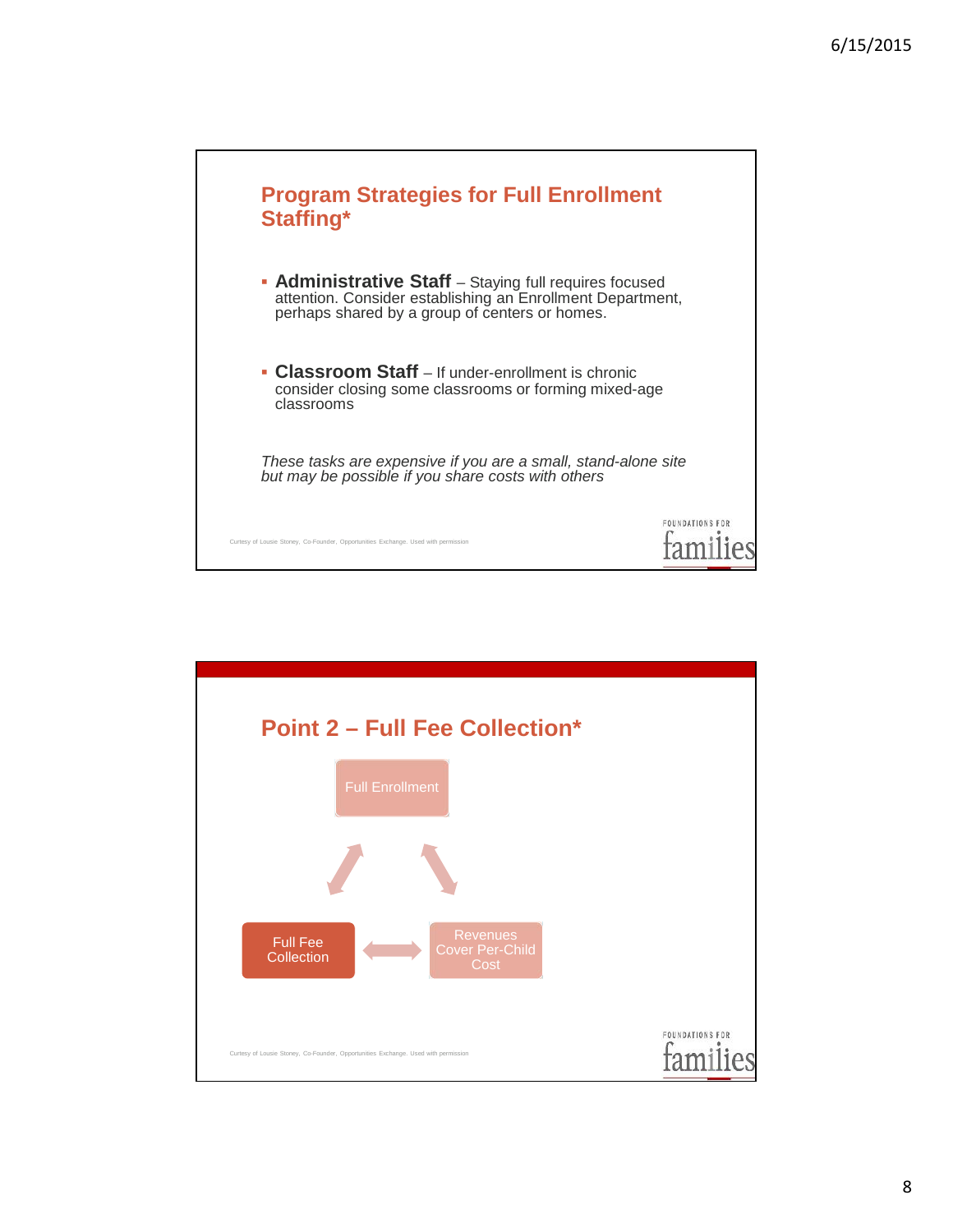

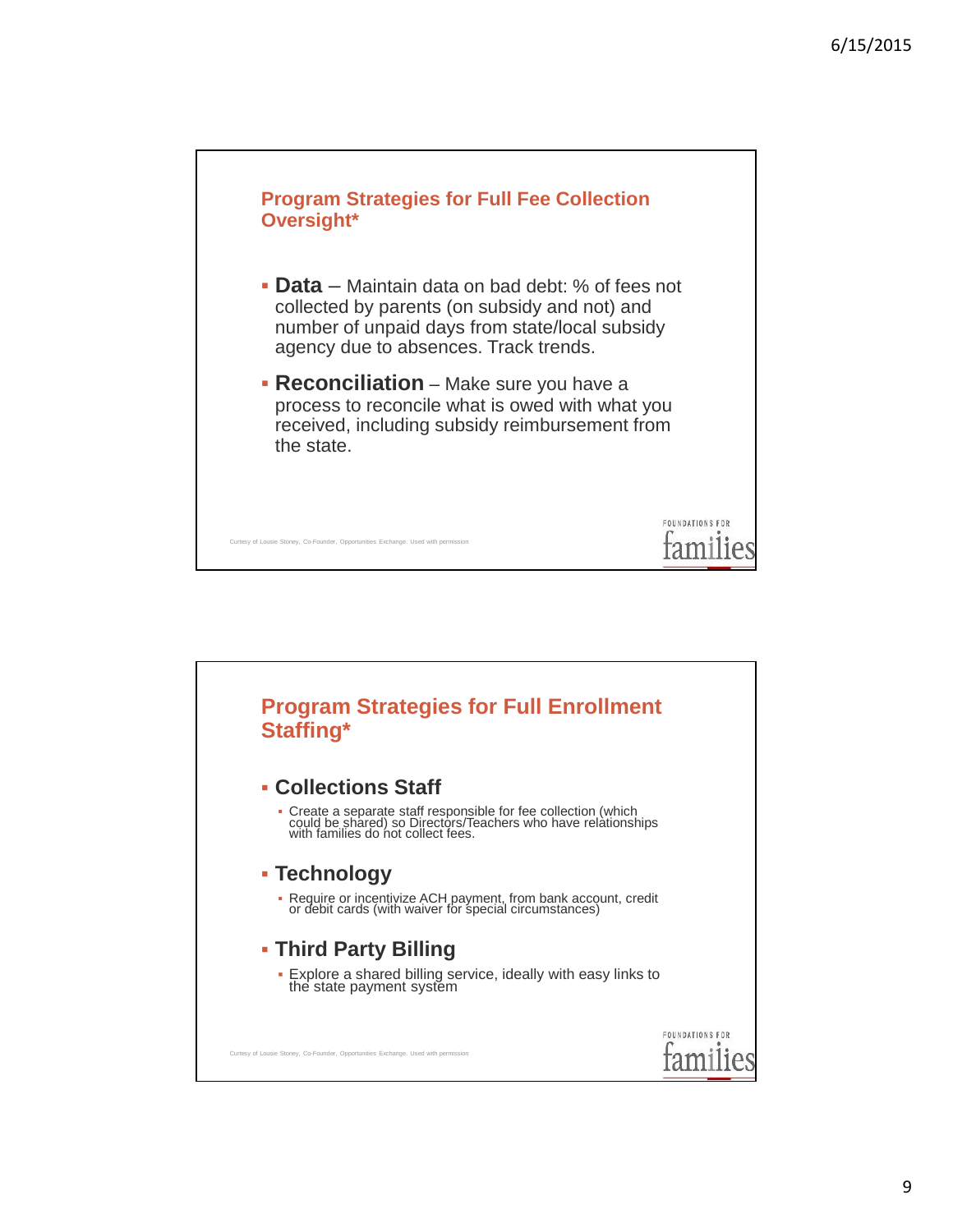

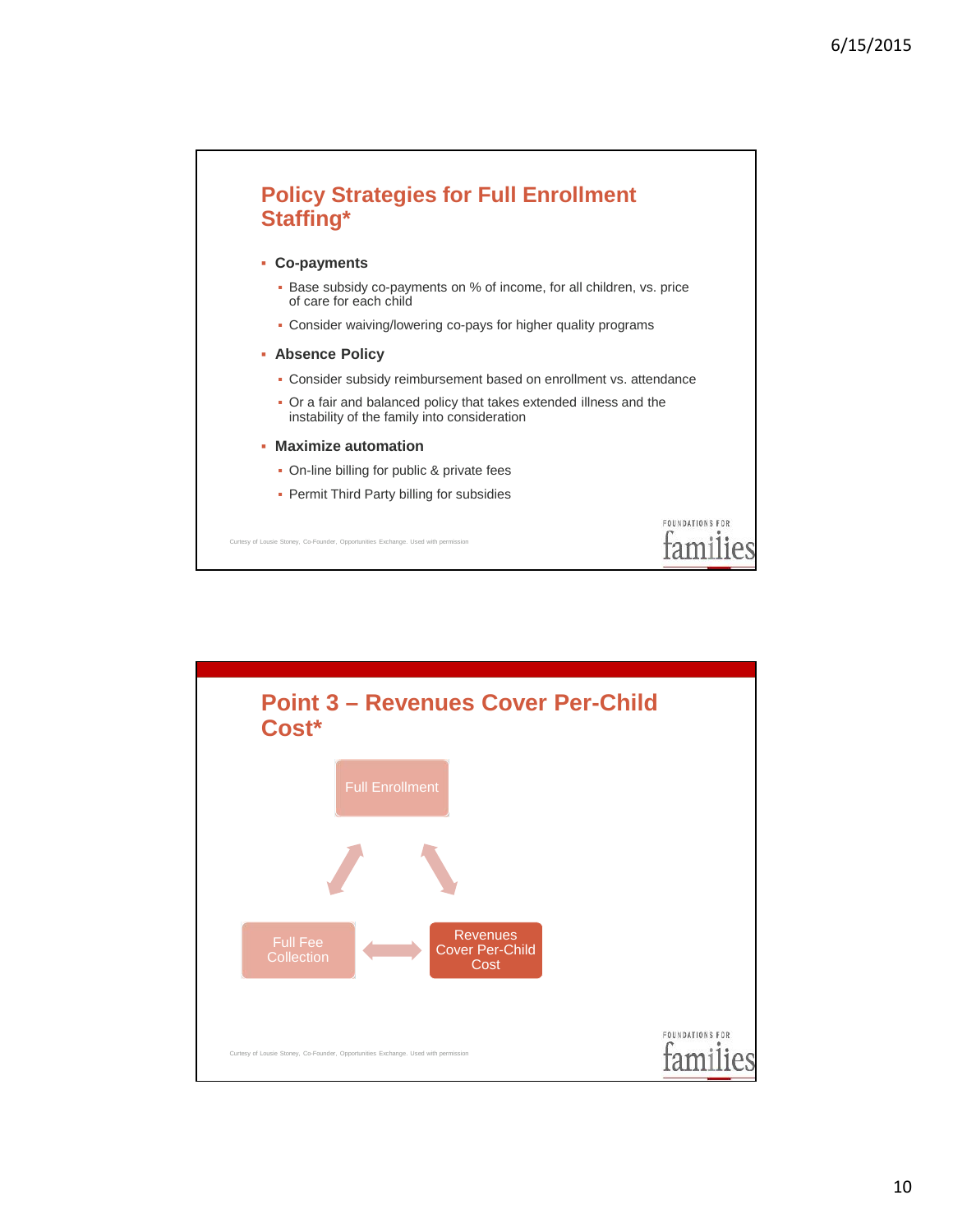

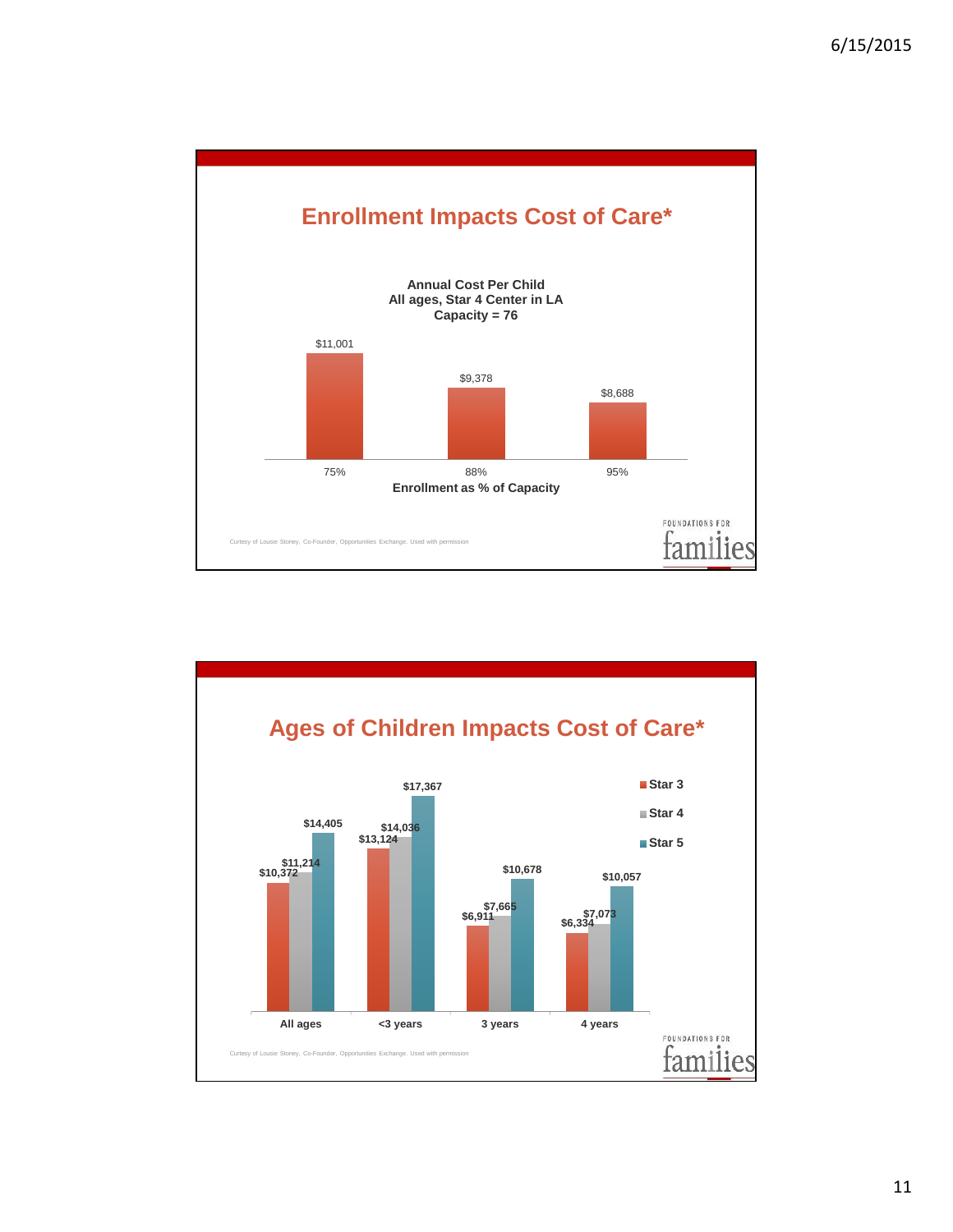

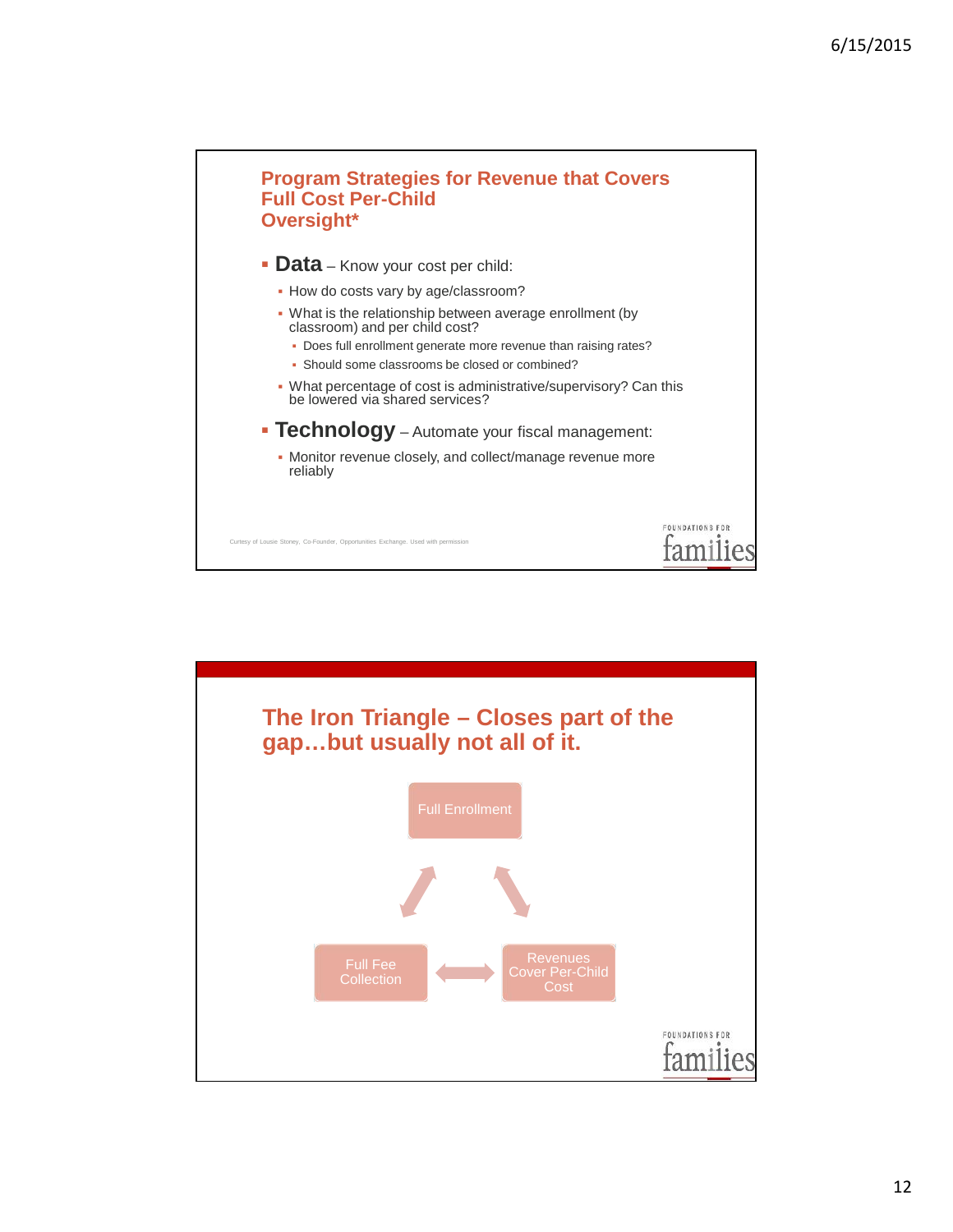



13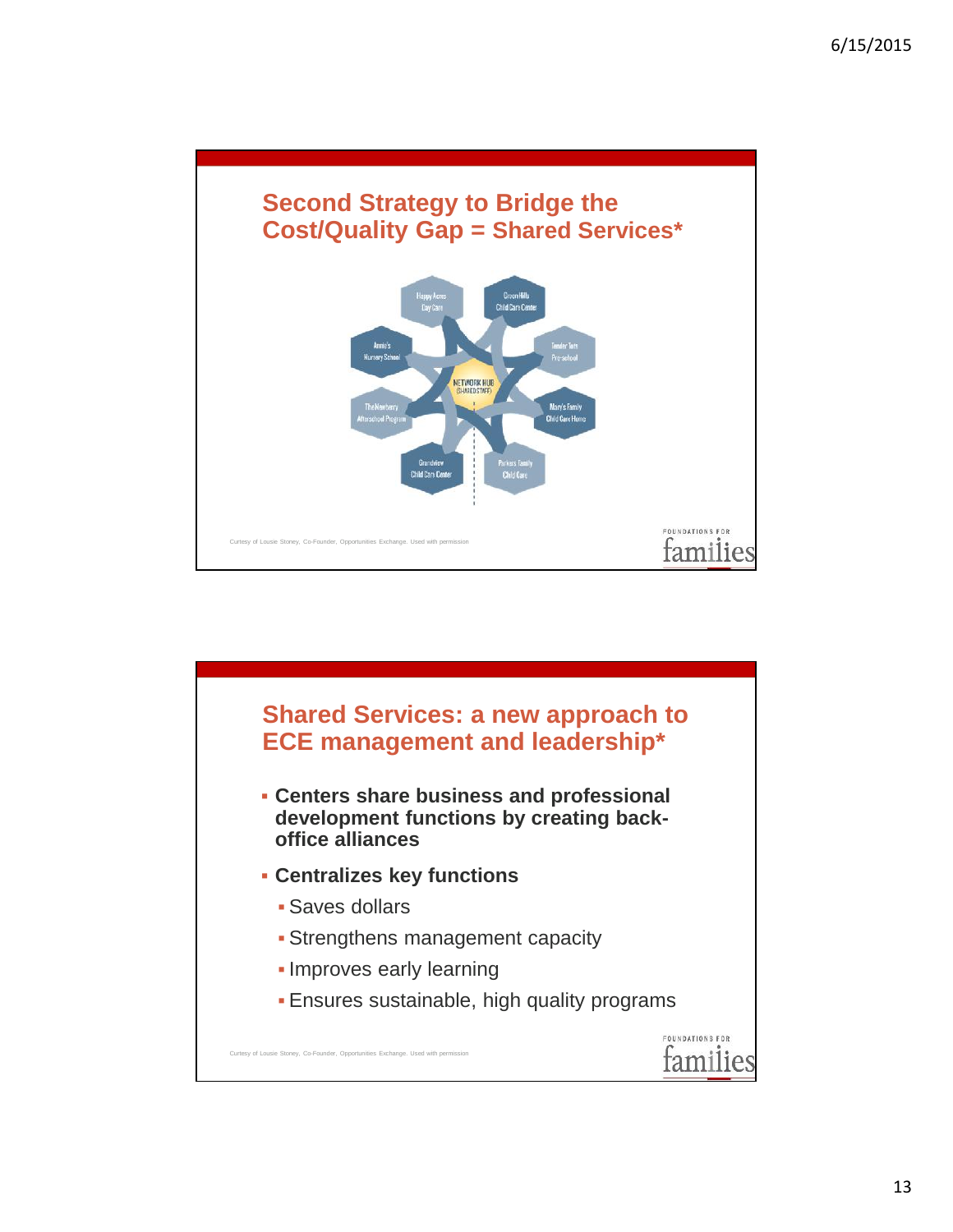

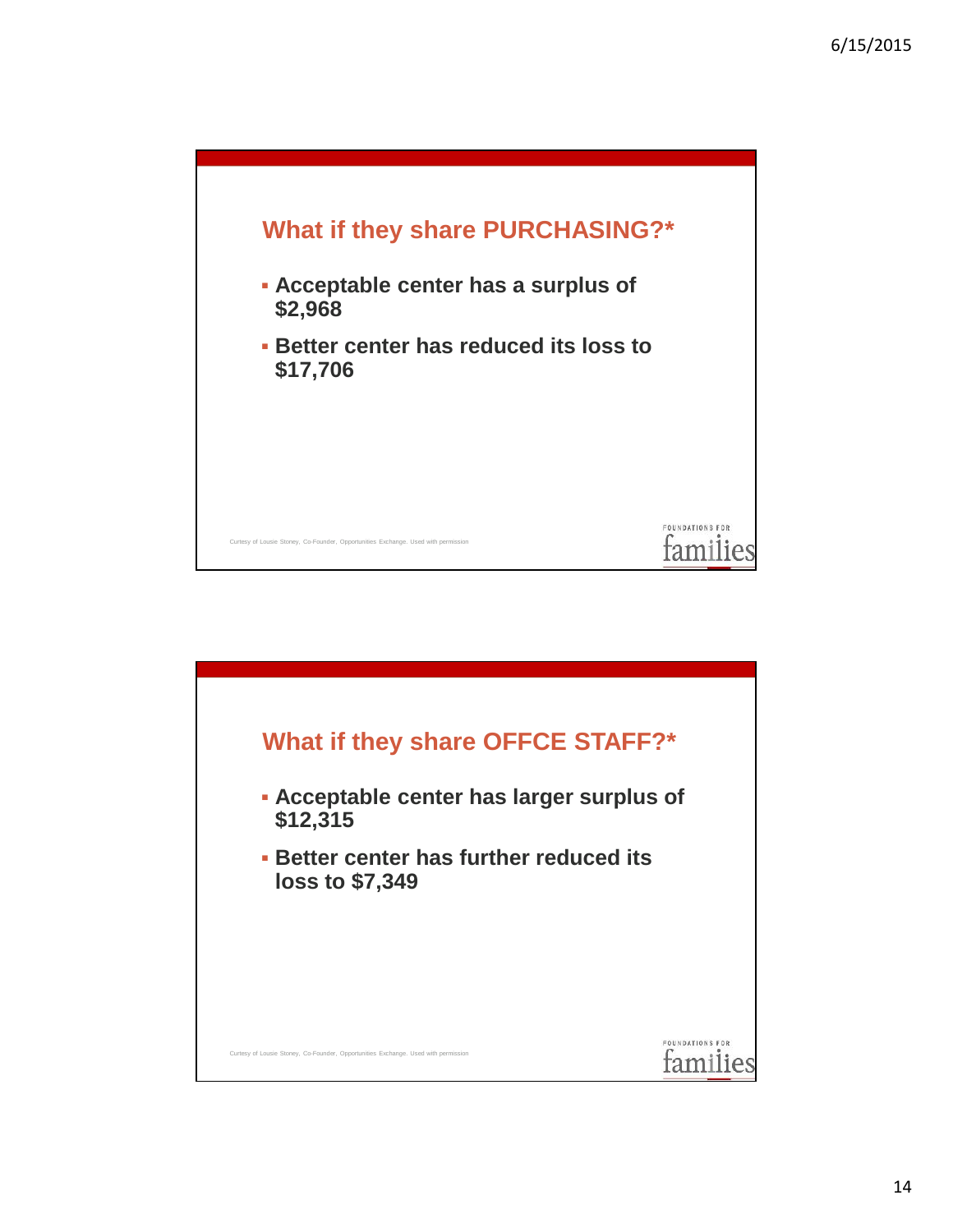

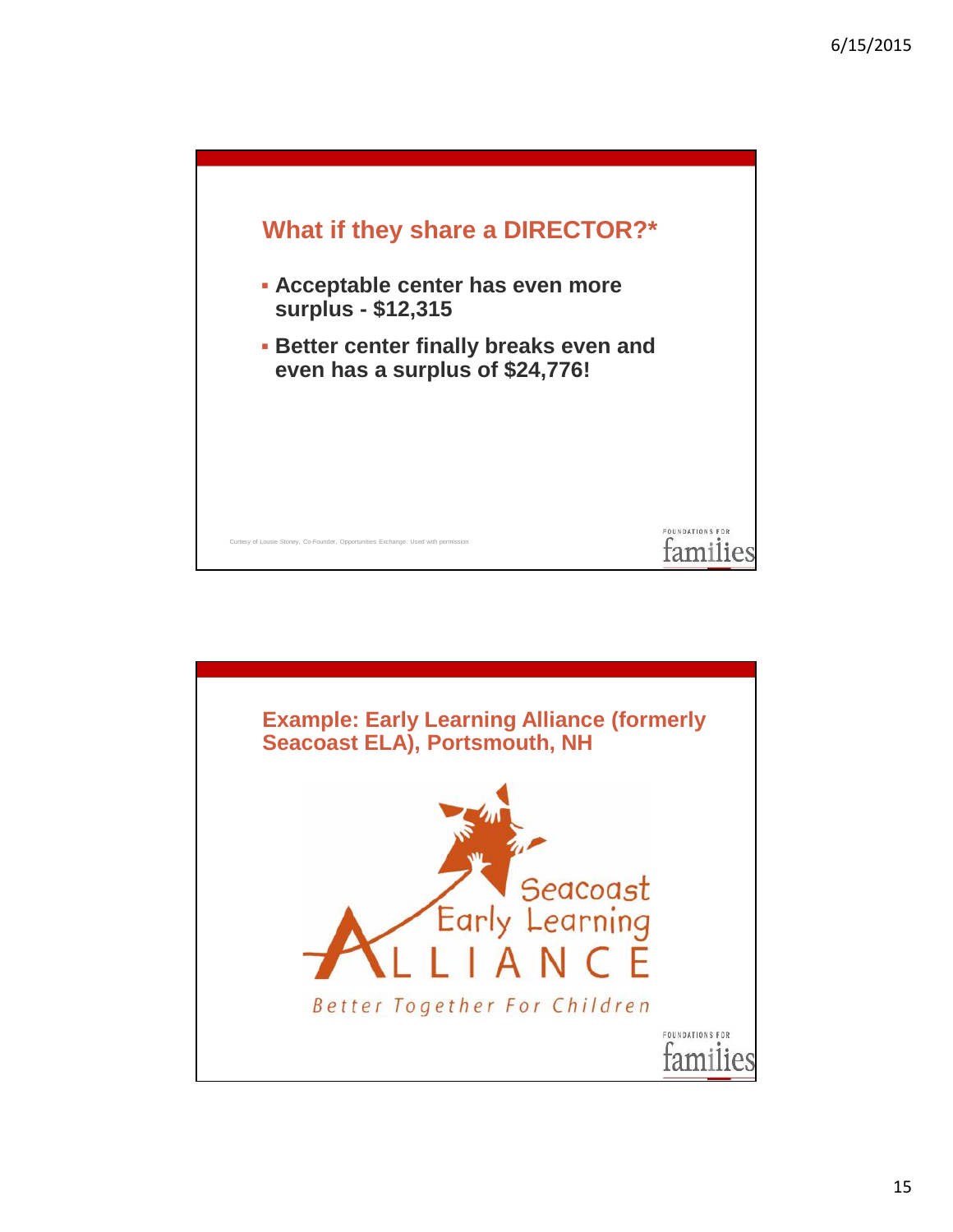## SELA Member Success Stories

*Actual Cost & Time Savings & Quality Improvements*

- **\$5,200 annual savings** on commercial insurance
- Three members are **saving 17-24% on their food costs** one reinvested their annual \$26,000 into serving more whole grains and fresh fruits & vegetables
- **A teacher is saving \$630 per year** on her own home and auto insurance
- A member saved **\$2,000 just last month** on a Discount School Supply order
- **\$2,400 annual savings** on credit card fees
- **Deep discounts** for heating fuel for programs and **for their teachers**
- **\$1,000 saved per year** with cleaning company
- **12% annual savings** on trash removal



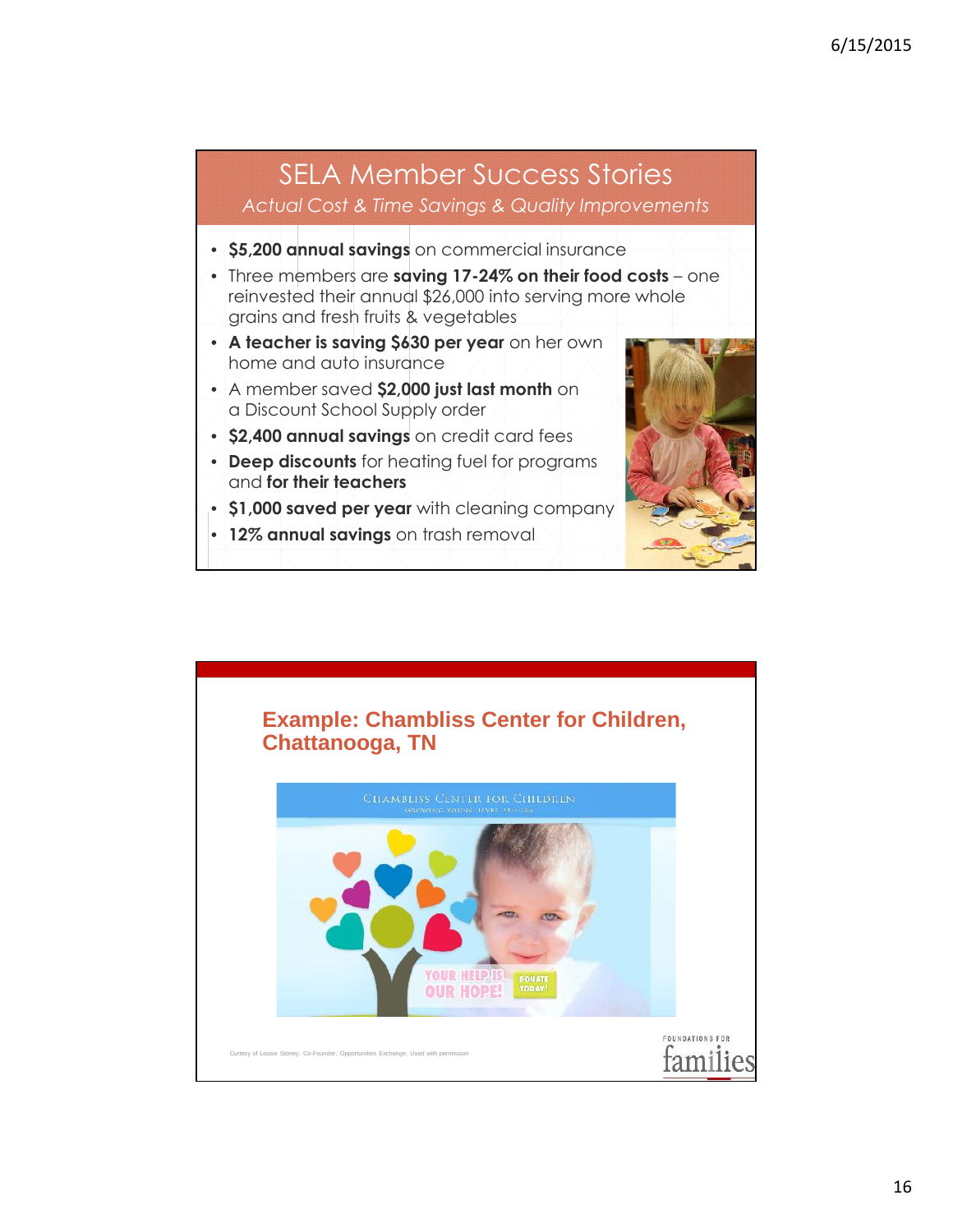

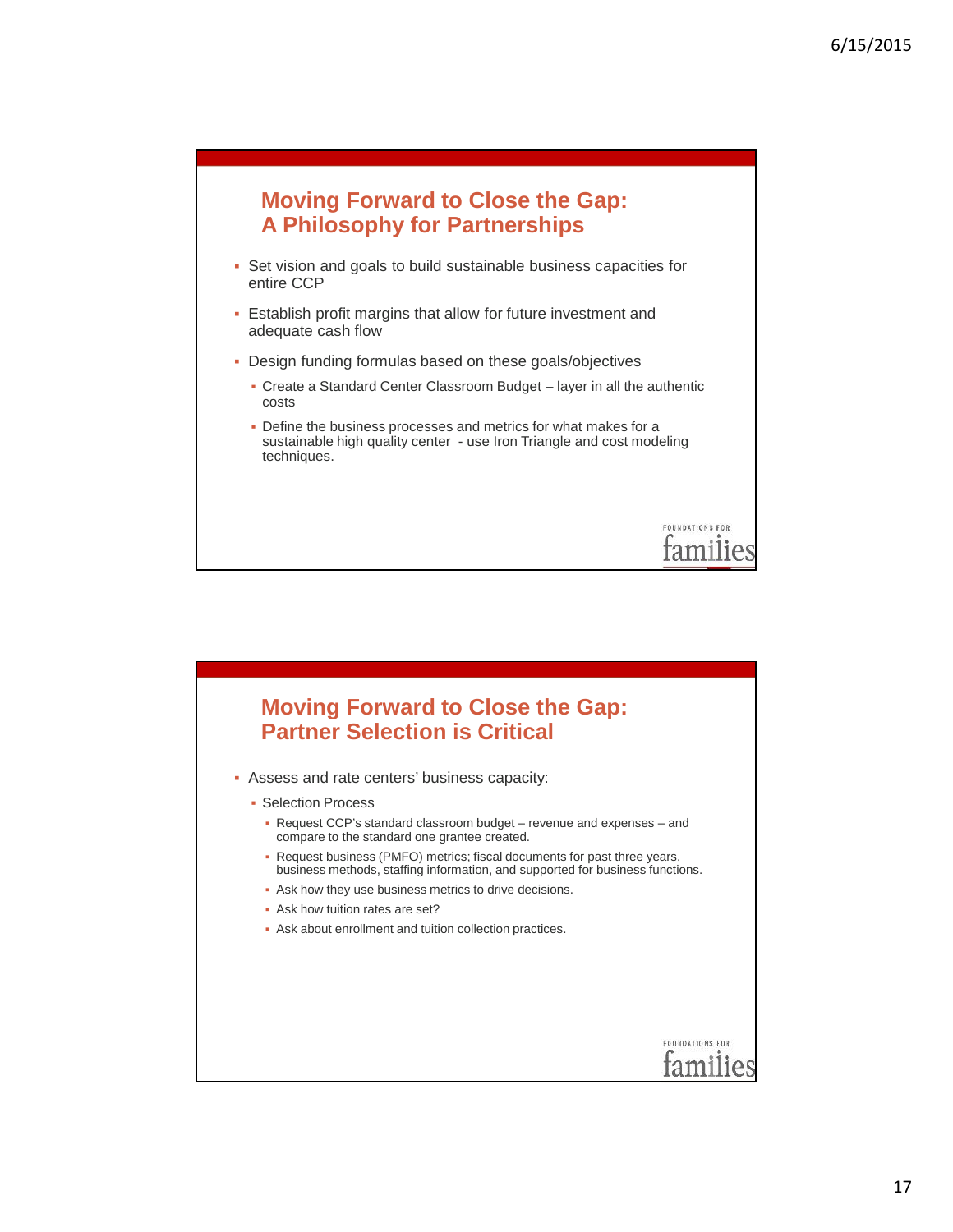